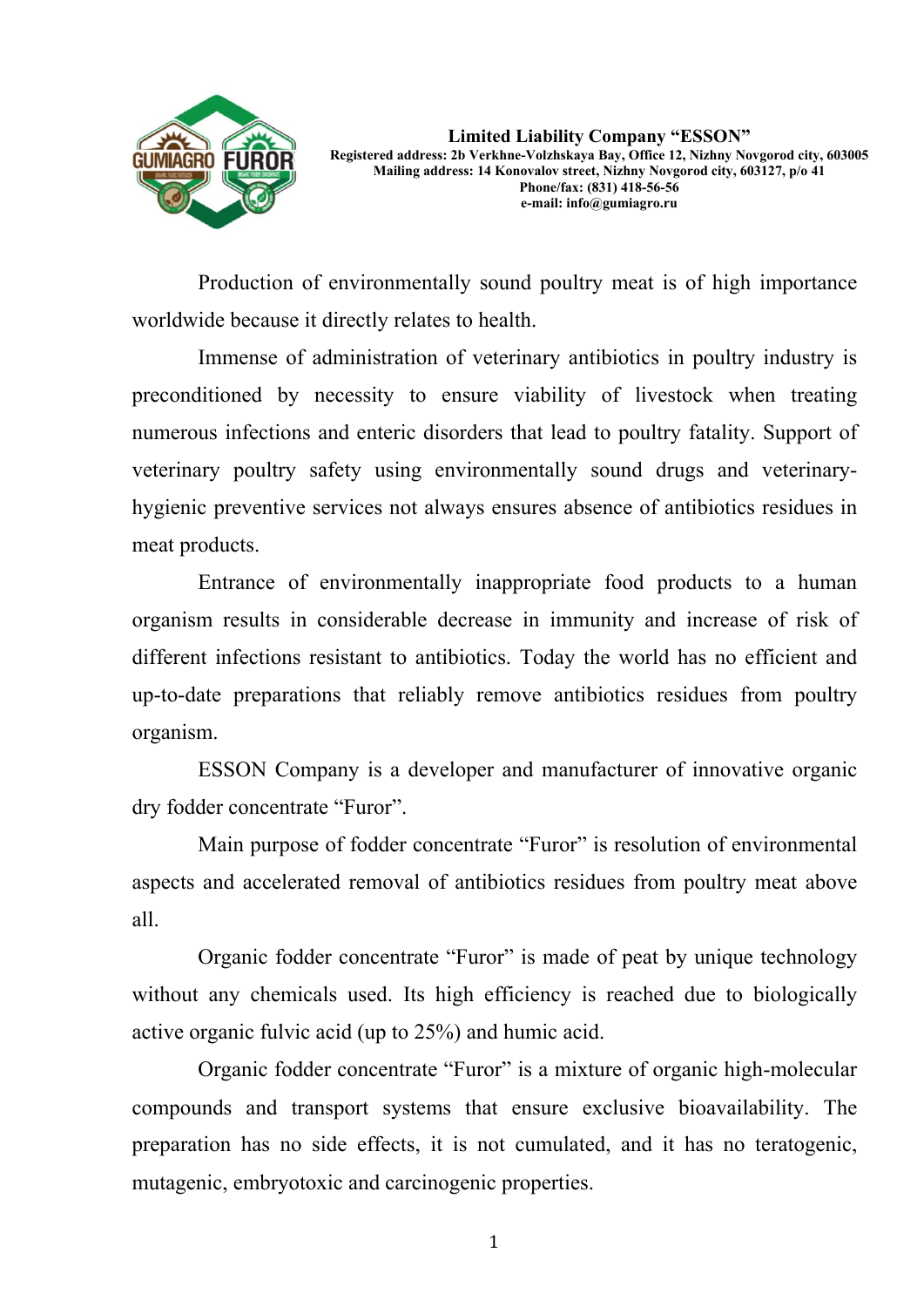Fodder concentrate "Furor" is a powerful antioxidant and immune system regulator. Its administration ensures regulation of all stages of metabolic processes in a poultry living organism and better absorption of vitamins, minerals and peptide complexes.

Fulvic acids included in the concentrate are water soluble electrolytes. Fulvic acids favor absorption of ionic minerals and organic substances into cell, restore electrical potential of cells and improve penetration of cell membranes. Furthermore, fulvic acids are strong chelating agents and can uptake heavy metals and antibiotics and also remove them from the organism.

Organic fodder concentrate "Furor" is intended to breed environmentally sound poultry meat products, improvement of feed conversion, improvement of life ability and average daily weight gain of broilers.

It is recommended to administer brood laying chickens with 200 grams of concentrate per one ton of the feed before eggs laying to improve hatchability. This ensures improvement of a chicken immunity, life ability, maximal viability and increase certified litter output before chicken birth.

Research conducted by Federal State Government-Financed Scientific Institution Federal Scientific Center "All-Russia Research, Development and Technological Poultry Institute" of the Russian Academy of Science concerning use of organic fodder concentrate "Furor" in poultry industry showed sufficient improvement of meat eating qualities due to 6.3% increase of fat deposition in breast and 4.5% in legs. Furthermore, use of concentrate ensured increase of calcium deposition in chicken skeleton by 4%, zinc by 3% and phosphorus not over 1%.

Consumption rate of organic fodder concentrate "Furor" is 1 kg per 1 ton of complete feed starting from broiler's 8 day of life.

Organic fodder concentrate "Furor" recovers metabolism and ensures sufficient increase of feed usage efficiency. It enables administration of cheaper feed with results similar to ones obtained with more rich and expensive feed due to better absorption of microelements and nutritional agents. Use of the concentrate